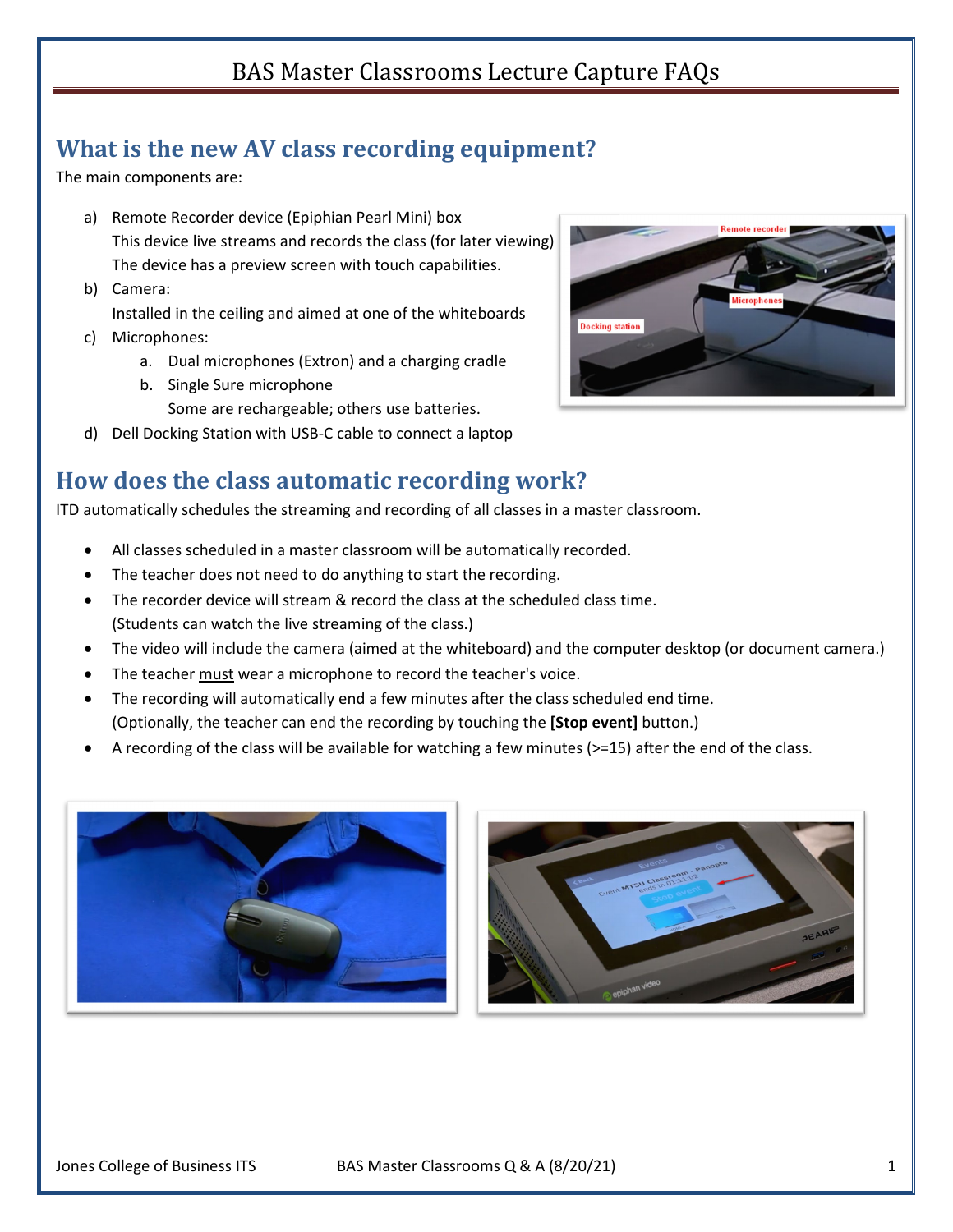# BAS Master Classrooms Lecture Capture FAQs

#### **How to stop the automatic class recording?**

If you do not want to record your class. Follow the steps below:

- At class time, the recorder device will show the name of your class and a count down to start recording.
- You could either wait until the recording starts or touch the **[Start event]** button to start the recording.
- When the recording starts, the button will change to **[Stop event].**
- Immediately press the **[Stop event]** button to end the recording





### **How to check that the microphone audio is working?**

To check that the microphone is working:

- First, make sure the microphone is on
	- o If using the Extron microphone, make sure there is a **solid green** light on the top of the device
	- $\circ$  If using a Sure microphone, verify the microphone is on (see off/on switch on top of the device)
- Second, ensure that the recording device's audiometer levels (green and red bars) move up and down as you speak.



Jones College of Business ITS BAS Master Classrooms Q & A (8/20/21) 2